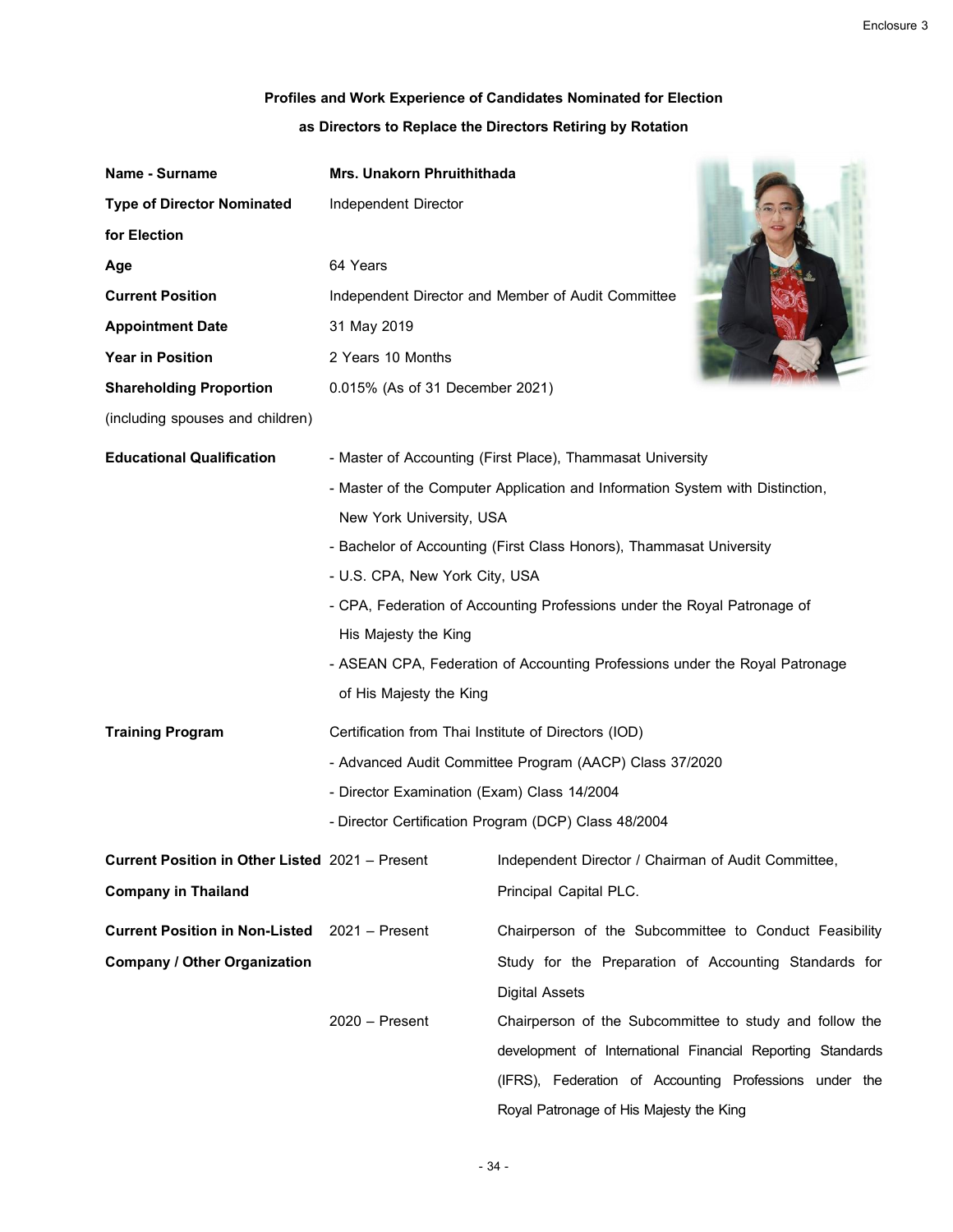| <b>Work Experience</b>                                           | $2017 - 2020$ | Member of Accounting Standard Setting Committee, |
|------------------------------------------------------------------|---------------|--------------------------------------------------|
|                                                                  |               | Federation of Accounting Professions under the   |
|                                                                  |               | Royal Patronage of His Majesty the King          |
|                                                                  | 1994 - 2018   | Auditor (Partner), PricewaterhouseCoopers Ltd.   |
|                                                                  | 1993 - 1994   | Senior Manager of Audit Department,              |
|                                                                  |               | PricewaterhouseCoopers Ltd.                      |
|                                                                  | 1991 - 1993   | Chief Financial Officer, Standard Chartered Bank |
|                                                                  |               | (Thai), Bangkok Branch                           |
| <b>Current Directorship / Executive in Other Companies</b>       |               | - None -                                         |
| <b>Potentially having Conflict of Interest or in Competition</b> |               |                                                  |
| with the Company                                                 |               |                                                  |
| <b>Illegal Record in the Past 10 Years</b>                       |               | - None -                                         |
| <b>Relationship with Executives</b>                              |               | - None -                                         |

## **Meeting Attendance in the Previous Year** (between 1 January 2021 – 31 December 2021)

| Meeting                                   | <b>Year 2021</b>                |
|-------------------------------------------|---------------------------------|
| <b>Board of Directors</b>                 | 10/10 meetings (100 Percentage) |
| 2. Annual General Meeting of Shareholders | 1/1 meeting (100 Percentage)    |
| 3. Audit Committee's Meeting              | 5/5 meetings (100 Percentage)   |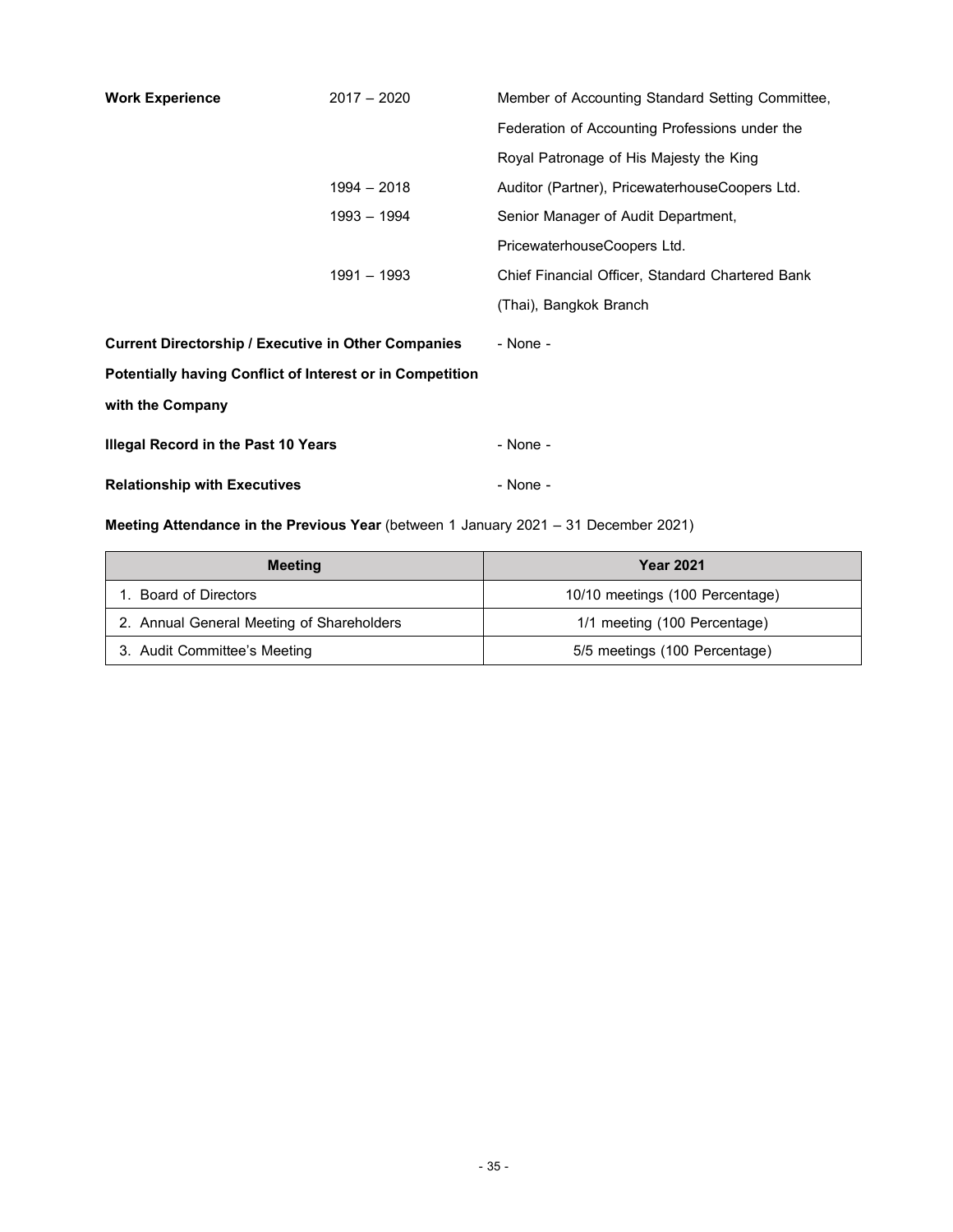| <b>Name - Surname</b>                                            | Gen. Bundit Boonyapan                                |                                                                 |  |
|------------------------------------------------------------------|------------------------------------------------------|-----------------------------------------------------------------|--|
| <b>Type of Director Nominated</b>                                | Independent Director                                 |                                                                 |  |
| for Election                                                     |                                                      |                                                                 |  |
| Age                                                              | 63 Years                                             |                                                                 |  |
| <b>Current Position</b>                                          |                                                      | Independent Director, Member of Audit Committee,                |  |
|                                                                  |                                                      | Member of Corporate Governance and Sustainable                  |  |
|                                                                  | Development Committee, Member of Nomination          |                                                                 |  |
|                                                                  |                                                      | Committee, and Member of Remuneration Committee                 |  |
| <b>Appointment Date</b>                                          | 28 December 2020                                     |                                                                 |  |
| <b>Year in Position</b>                                          | 1 Year 3 Months                                      |                                                                 |  |
| <b>Shareholding Proportion</b>                                   | 0.0004% (As of 31 December 2021)                     |                                                                 |  |
| (including spouses and children)                                 |                                                      |                                                                 |  |
| <b>Educational Qualification</b>                                 |                                                      | - Master of Public Administration, Burapa University            |  |
|                                                                  |                                                      | - Bachelor of Engineering, Chulachomklao Royal Military Academy |  |
| <b>Training Program</b>                                          | Certification from Thai Institute of Directors (IOD) |                                                                 |  |
|                                                                  |                                                      | - Director Accreditation Program (DAP) Class 184/2021           |  |
|                                                                  |                                                      | - Advanced Audit Committee Program (AACP) Class 41/2021         |  |
| <b>Current Position in Other Listed - None -</b>                 |                                                      |                                                                 |  |
| <b>Company in Thailand</b>                                       |                                                      |                                                                 |  |
| <b>Current Position in Non-Listed</b>                            | $2019 -$ Present                                     | Advisor of Tourism Commission, Senate                           |  |
| <b>Company / Other Organization</b>                              |                                                      |                                                                 |  |
| <b>Work Experience</b>                                           | $2018 - 2019$                                        | Deputy Chief of Defence Forces, Royal Thai Armed                |  |
|                                                                  |                                                      | Forces                                                          |  |
|                                                                  | $2017 - 2018$                                        | Director, Royal Development Projects and Security               |  |
|                                                                  |                                                      | <b>Coordination Centre</b>                                      |  |
|                                                                  | $2014 - 2017$                                        | Director of Joint Civil Affairs, Royal Thai Armed Forces        |  |
|                                                                  | $2013 - 2014$                                        | Adjutant General, Royal Thai Armed Forces                       |  |
| <b>Current Directorship / Executive in Other Companies</b>       |                                                      | - None -                                                        |  |
| <b>Potentially having Conflict of Interest or in Competition</b> |                                                      |                                                                 |  |
| with the Company                                                 |                                                      |                                                                 |  |
| <b>Illegal Record in the Past 10 Years</b>                       |                                                      | - None -                                                        |  |
| <b>Relationship with Executives</b>                              |                                                      | - None -                                                        |  |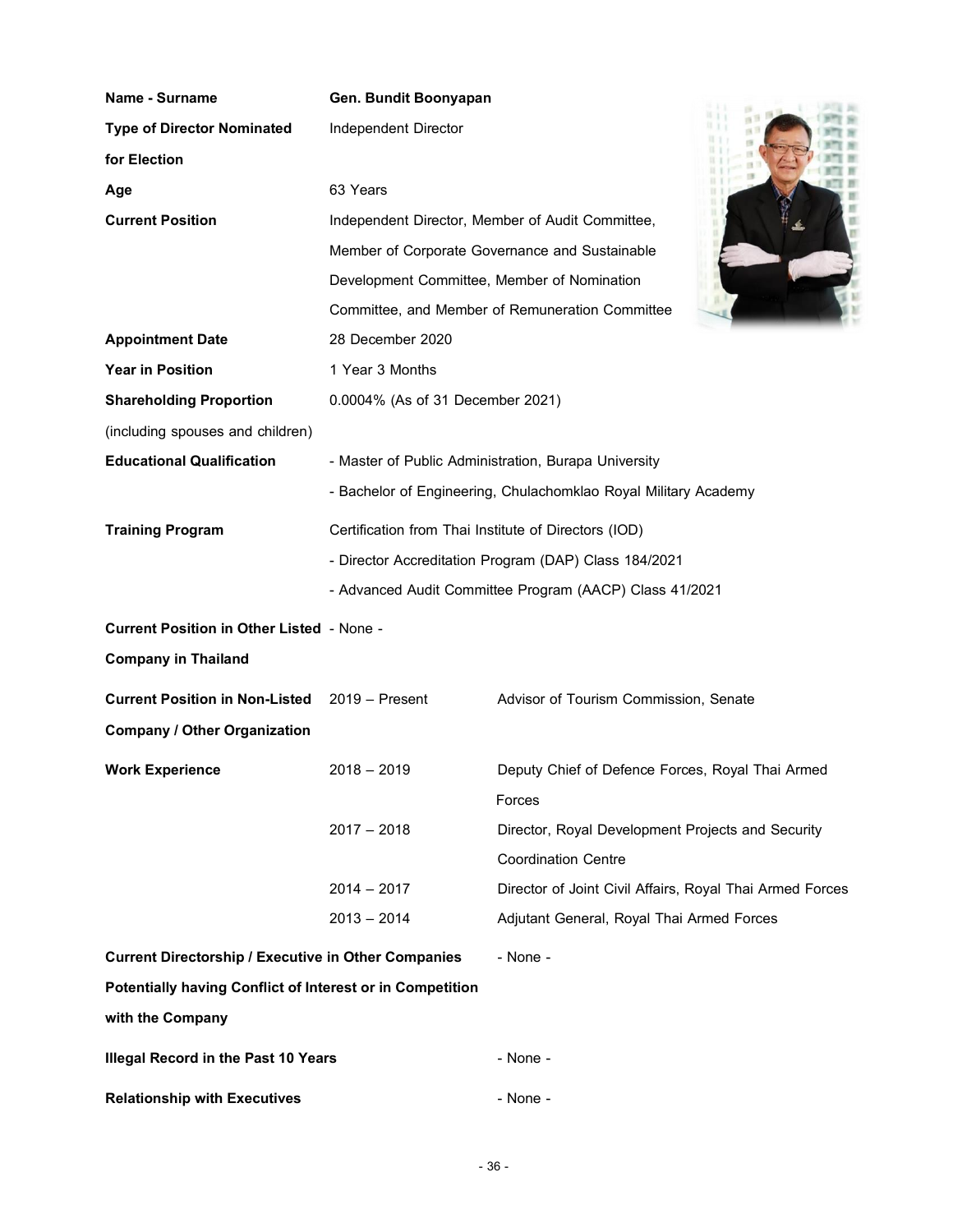## **Meeting Attendance in the Previous Year** (between 1 January 2021 – 31 December 2021)

| <b>Meeting</b>                             | <b>Year 2021</b>                |
|--------------------------------------------|---------------------------------|
| <b>Board of Directors</b>                  | 10/10 meetings (100 Percentage) |
| 2. Annual General Meeting of Shareholders  | 1/1 meeting (100 Percentage)    |
| Audit Committee                            | 5/5 meetings (100 Percentage)   |
| Corporate Governance and Sustainable<br>4. | 1/1 meeting (100 Percentage)    |
| Development Committee                      |                                 |

Remark: Gen. Bundit Boonyapan is appointed as the member of Nomination Committee and Remuneration Committee of the Company

effective from 23 December 2021 and 10 February 2022 respectively. Therefore, he did not attend such meeting for the year 2021.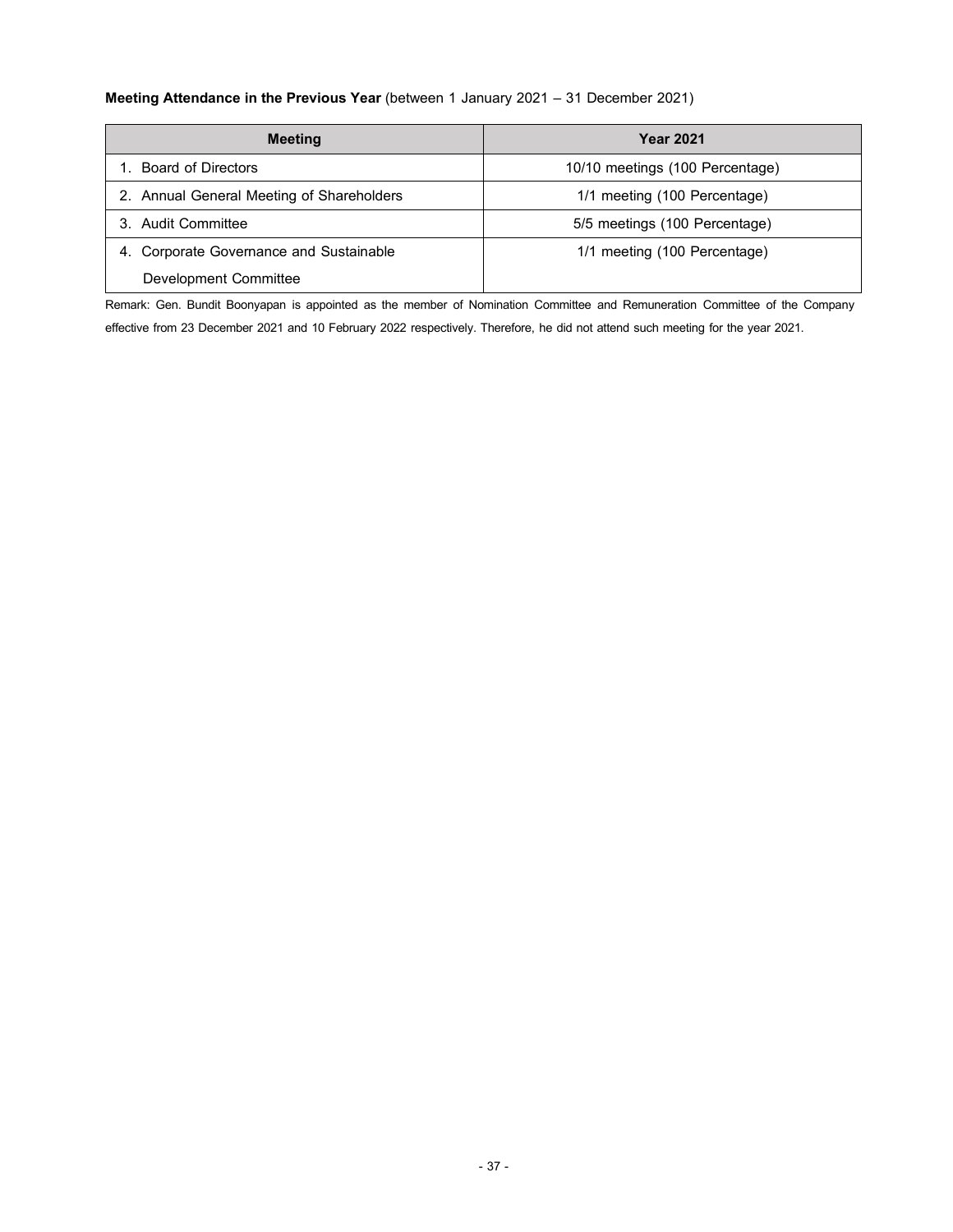| <b>Name - Surname</b>                                      | <b>Mr. Vitanath Sincharoenkul</b>                    |                                                                                                          |
|------------------------------------------------------------|------------------------------------------------------|----------------------------------------------------------------------------------------------------------|
| <b>Type of Director Nominated</b><br>for Election          | <b>Director</b>                                      |                                                                                                          |
| Age                                                        | 31 Years                                             |                                                                                                          |
| <b>Current Position</b>                                    | Director, Member of Executive Committee,             | Chairman of the Corporate Governance and Sustainable<br>Development Committee and Chief Branding Officer |
| <b>Appointment Date</b>                                    | 1 April 2019                                         |                                                                                                          |
| <b>Year in Position</b>                                    | 3 Years                                              |                                                                                                          |
| <b>Shareholding Proportion</b>                             | 0.01% (As of 31 December 2021)                       |                                                                                                          |
| (including spouses and children)                           |                                                      |                                                                                                          |
| <b>Educational Qualification</b>                           |                                                      | - Bachelor of Arts, Industrial and Product Design, Raffles College of Design                             |
|                                                            | and Commerce                                         |                                                                                                          |
| <b>Training Program</b>                                    | Certification from Thai Institute of Directors (IOD) |                                                                                                          |
|                                                            |                                                      | - Director Accreditation Program (DAP) Class 163/2019                                                    |
| <b>Current Position in Other Listed - None -</b>           |                                                      |                                                                                                          |
| <b>Company in Thailand</b>                                 |                                                      |                                                                                                          |
| <b>Current Position in Non-Listed</b>                      | $2020 -$ Present                                     | Vice President, Thai Rubber Glove Manufacturers                                                          |
| <b>Company / Other Organization</b>                        |                                                      | Association                                                                                              |
| <b>Work Experience</b>                                     | $2018 - 2020$                                        | Strategic Branding Manager, Sri Trang Agro-Industry PLC.                                                 |
|                                                            | $2018 - 2020$                                        | Director, Thai Rubber Glove Manufacturers Association                                                    |
|                                                            | $2017 - 2019$                                        | Director, Sri Trang Gloves (Thailand) Co., Ltd.                                                          |
|                                                            | $2014 - 2018$                                        | Strategic Branding Executive, Sri Trang Agro-Industry PLC.                                               |
|                                                            | $2012 - 2014$                                        | Sales Marketing Executive, Sri Trang Agro-Industry PLC.                                                  |
| <b>Current Directorship / Executive in Other Companies</b> |                                                      | - None -                                                                                                 |
| Potentially having Conflict of Interest or in Competition  |                                                      |                                                                                                          |
| with the Company                                           |                                                      |                                                                                                          |
| Illegal Record in the Past 10 Years                        |                                                      | - None -                                                                                                 |
| <b>Relationship with Executives</b>                        |                                                      | - Son of Dr. Viyavood Sincharoenkul                                                                      |
|                                                            |                                                      | - Brother of Mr. Veerasith Sinchareonkul                                                                 |
|                                                            |                                                      | - Nephew of Mr. Kitichai Sincharoenkul                                                                   |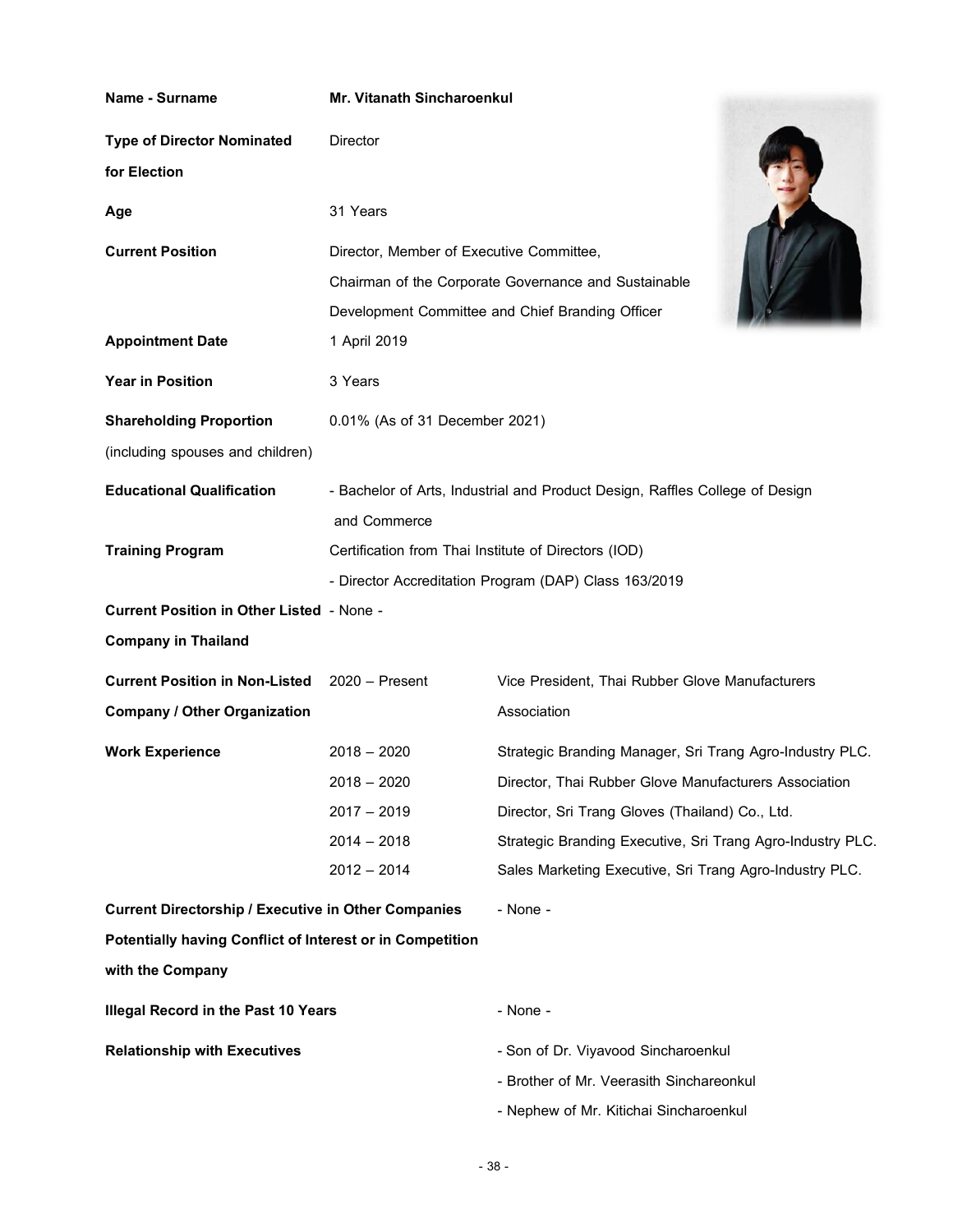## **Meeting Attendance in the Previous year** (between 1 January 2021 – 31 December 2021)

| <b>Meeting</b>                            | <b>Year 2021</b>                |
|-------------------------------------------|---------------------------------|
| <b>Board of Directors</b>                 | 10/10 meetings (100 Percentage) |
| 2. Annual General Meeting of Shareholders | 1/1 meeting (100 Percentage)    |
| 3. Executive Committee                    | 11/11 meetings (100 Percentage) |
| 4. Corporate Governance and Sustainable   | 1/1 meeting (100 Percentage)    |
| Development Committee                     |                                 |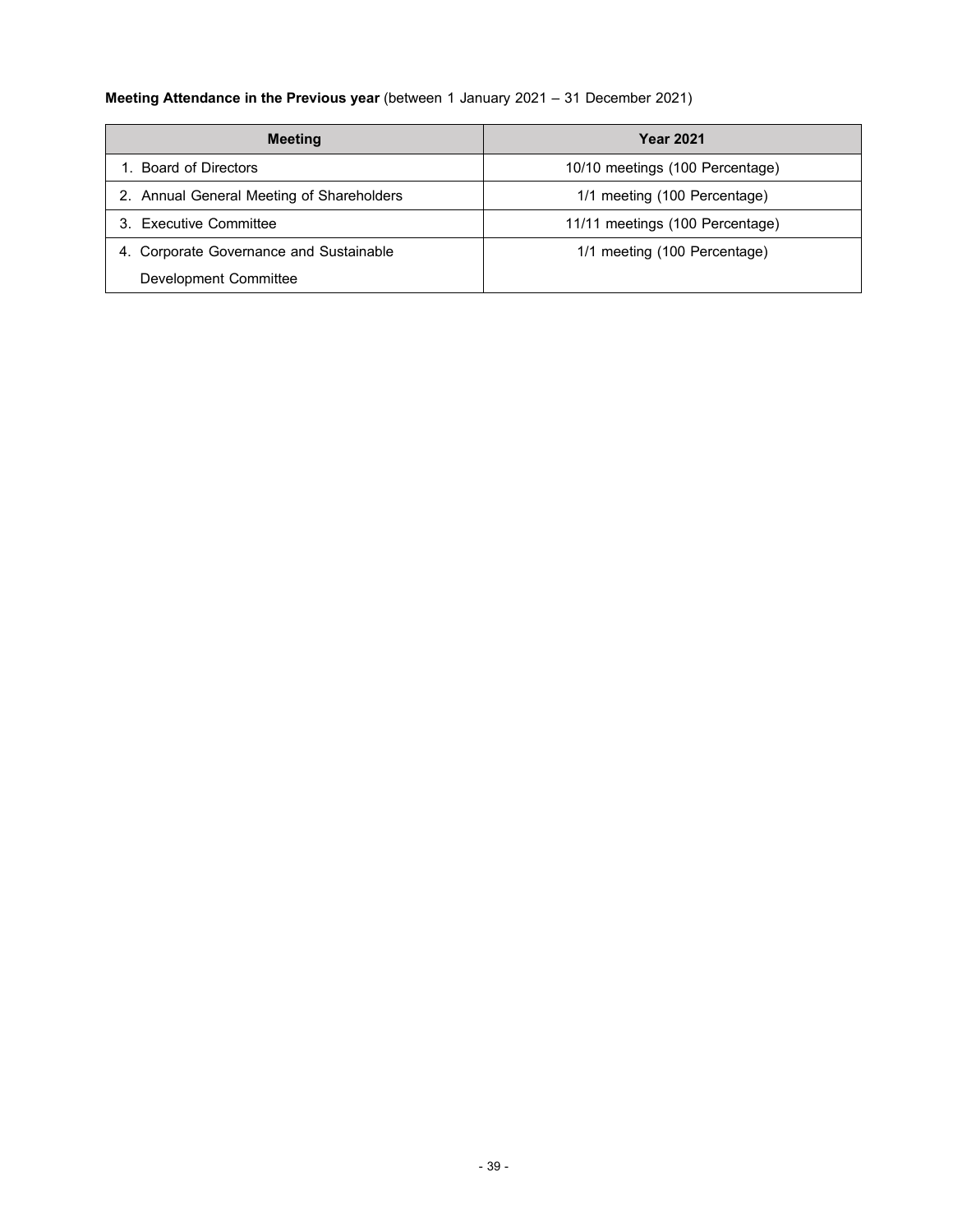| Name - Surname                                   | Ms. Jarinya Jirojkul                                 |                                                                        |  |
|--------------------------------------------------|------------------------------------------------------|------------------------------------------------------------------------|--|
| <b>Type of Director Nominated</b>                | <b>Director</b>                                      |                                                                        |  |
| for Election                                     |                                                      |                                                                        |  |
| Age                                              | 50 Years                                             |                                                                        |  |
| <b>Current Position</b>                          | Director, Member of Executive Committee,             |                                                                        |  |
|                                                  | Member of Risk Management Committee,                 |                                                                        |  |
|                                                  |                                                      | Member of Corporate Governance and Sustainable                         |  |
|                                                  | Development Committee, Chief Executive Officer,      |                                                                        |  |
|                                                  | Acting Production Manager Trang Branch, and          |                                                                        |  |
|                                                  |                                                      | Acting Quality Control and Research & Development Manager              |  |
| <b>Appointment Date</b>                          | 1 April 2019                                         |                                                                        |  |
| <b>Year in Position</b>                          | 3 Years                                              |                                                                        |  |
| <b>Shareholding Proportion</b>                   | 0.03% (As of 31 December 2021)                       |                                                                        |  |
| (including spouses and children)                 |                                                      |                                                                        |  |
| <b>Educational Qualification</b>                 |                                                      | - Master of Engineering in Food Engineering, King Mongkut's University |  |
|                                                  | of Technology Thonburi                               |                                                                        |  |
|                                                  |                                                      | - Bachelor of Science in Agro-industry, Prince of Songkhla University  |  |
| <b>Training Program</b>                          | Certification from Thai Institute of Directors (IOD) |                                                                        |  |
|                                                  |                                                      | - Risk Management Program for Corporate Leaders (RCL) Class 21/2020    |  |
|                                                  |                                                      | - Director Accreditation Program (DAP) Class 163/2019                  |  |
| <b>Current Position in Other Listed - None -</b> |                                                      |                                                                        |  |
| <b>Company in Thailand</b>                       |                                                      |                                                                        |  |
| <b>Current Position in Non-Listed</b>            | $2021 -$ Present                                     | Director, Premier System Engineering Co., Ltd.                         |  |
| <b>Company / Other Organization</b>              | $2021 -$ Present                                     | Director, Sadao P.S. Rubber Co., Ltd.                                  |  |
| <b>Work Experience</b>                           | $2019 - 2021$                                        | Member of Nomination Committee,                                        |  |
|                                                  |                                                      | Sri Trang Gloves (Thailand) PLC.                                       |  |
|                                                  | 2019 - 2021                                          | Member of Remuneration Committee,                                      |  |
|                                                  |                                                      | Sri Trang Gloves (Thailand) PLC.                                       |  |
|                                                  | $2017 - 2019$                                        | Director, Thaikong PLC.                                                |  |
|                                                  | $2015 - 2019$                                        | Managing Director, Thaikong PLC.                                       |  |
|                                                  | $2011 - 2014$                                        | Project Manager, Siam Sempermed Corp., Ltd.                            |  |